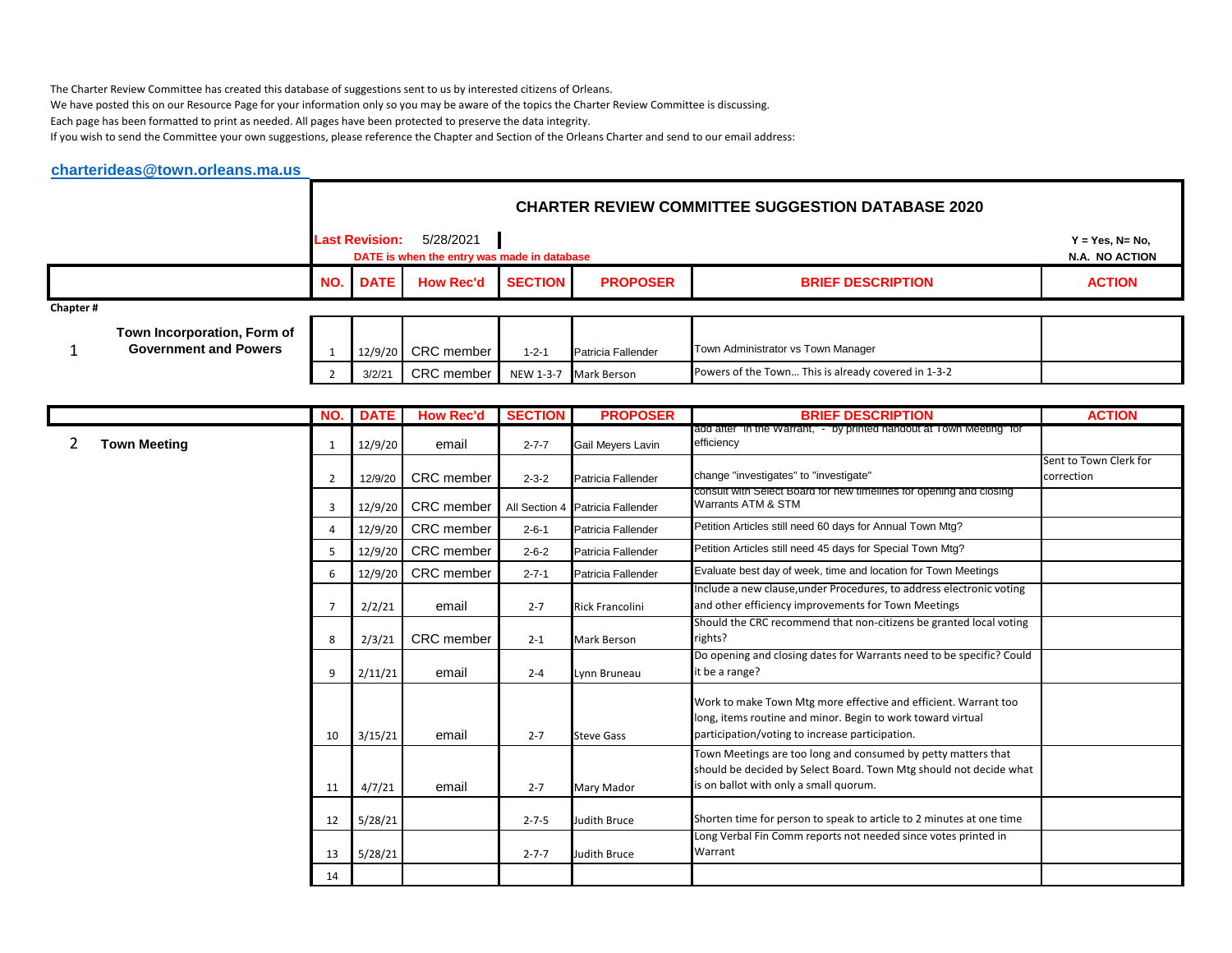|   |                                         | NO. I               | <b>DATE</b>        | <b>How Rec'd</b>         | <b>SECTION</b>                    | <b>PROPOSER</b>                   | <b>BRIEF DESCRIPTION</b>                                                                                                                   | <b>ACTION</b>          |
|---|-----------------------------------------|---------------------|--------------------|--------------------------|-----------------------------------|-----------------------------------|--------------------------------------------------------------------------------------------------------------------------------------------|------------------------|
| 3 | Board of Selectmen - Select Board       | 1                   | 12/9/20            | CRC member               | $3 - 3 - 4$                       | M.Berson & Jfuller                | Emergency Preparedness Plan - Unusual Circumstances (Evacuations)                                                                          |                        |
|   |                                         | $\overline{2}$      | 12/9/20            | CRC member               | $3 - 9 - 2$                       | Mark Berson                       | add "Climate Change/Global Warming Committee" (ref. new 6-12-1)                                                                            |                        |
|   |                                         |                     |                    |                          |                                   |                                   | Insert a section that would direct the Select Board to adopt a Code of                                                                     |                        |
|   |                                         |                     |                    |                          |                                   |                                   | Conduct for the Town of Orleans (CRC discussion and concensus to                                                                           |                        |
|   |                                         | 3                   | 1/4/21             | <b>CRC</b> member        | $3-2$ new                         | Mark Berson                       | add this to database on 1/4/21)                                                                                                            |                        |
|   |                                         |                     |                    |                          |                                   |                                   | How does the Select Board control how the TA implements its                                                                                |                        |
|   |                                         | 4                   | 1/31/21            | email                    |                                   | <b>Orleans Resident</b>           | policies? It looks like SB can only suggest after establishing a policy.                                                                   |                        |
|   |                                         |                     |                    |                          |                                   |                                   | Add new clause directing Select Board to develop and adopt a Code of                                                                       |                        |
|   |                                         | 5                   | 2/1/21             | CRC mtg Input            | <b>NEW 3-8-5</b>                  | <b>CRC Consensus</b>              | Conduct for the Town of Orleans.                                                                                                           |                        |
|   |                                         |                     |                    |                          |                                   |                                   | Can the compensation for the Select Board members and Chairperson                                                                          |                        |
|   |                                         |                     |                    |                          |                                   |                                   | be indexed so that it can be changed in between Charter updates if so<br>desired?                                                          |                        |
|   |                                         | 6                   | 2/11/21            | email                    | $3 - 1 - 4$                       | Lynn Bruneau                      | Change parameters for IMA regarding \$ amounts and duration.                                                                               |                        |
|   |                                         | $\overline{7}$      | 2/11/21            | email                    | $3 - 5 - 3$                       | Lynn Bruneau                      | Perhaps delete from Charter                                                                                                                |                        |
|   |                                         |                     |                    |                          |                                   |                                   | Language for General Code of Conduct and Code of Conduct for Select                                                                        |                        |
|   |                                         |                     |                    |                          |                                   |                                   | Board provided as suggested draft to Select Board. Not to be included                                                                      |                        |
|   |                                         | 8                   | 3/2-3/202          | CRC member               | New 3-8-5                         | Mark Berson                       | in Code of Conduct Charter Article.                                                                                                        |                        |
|   |                                         |                     |                    |                          |                                   |                                   | How are the Charter, By-laws and rules and regulations reviewed and                                                                        |                        |
|   |                                         | 9                   | 3/9/21             | CRC member               |                                   | 3-3-3 & 3-8-4 Patricia Fallender  | enforced?                                                                                                                                  |                        |
|   |                                         | 10                  |                    |                          |                                   |                                   |                                                                                                                                            |                        |
|   |                                         | 11                  |                    |                          |                                   |                                   |                                                                                                                                            |                        |
|   |                                         |                     |                    |                          |                                   |                                   |                                                                                                                                            |                        |
|   |                                         | NO.                 | <b>DATE</b>        | <b>How Rec'd</b>         | <b>SECTION</b>                    | <b>PROPOSER</b>                   | <b>BRIEF DESCRIPTION</b>                                                                                                                   | <b>ACTION</b>          |
| 4 | <b>The Town Administrator</b>           | 1                   | 12/9/20            | CRC mtg Input            | All Sections                      |                                   | I own Administrator vs Town Manager (responsibilities and duties) - Mtg<br>with TA John Kelly                                              |                        |
|   |                                         |                     |                    |                          |                                   |                                   | What failsafes are there if a new TA or TM takes advantage of the                                                                          |                        |
|   |                                         | $\overline{2}$      | 1/31/21            | email                    |                                   | <b>Orleans Resident</b>           | breadth of power given in the Charter job description?                                                                                     |                        |
|   |                                         | $\overline{3}$      |                    |                          |                                   |                                   |                                                                                                                                            |                        |
|   |                                         | $\overline{4}$      |                    |                          |                                   |                                   |                                                                                                                                            |                        |
|   |                                         | NO.                 | <b>DATE</b>        | <b>How Rec'd</b>         | <b>SECTION</b>                    | <b>PROPOSER</b>                   | <b>BRIEF DESCRIPTION</b>                                                                                                                   | <b>ACTION</b>          |
| 5 | <b>Elected Town Boards and Officers</b> | 1                   | 12/9/20            | CRC member               | <b>All Sections</b>               | <b>Mark Berson</b>                | Elected vs Appointed Members of Town Board/Committees                                                                                      |                        |
|   |                                         | $\overline{2}$      | 12/9/20            | <b>CRC</b> member        | $5 - 9 - 2$                       | Jon Fuller                        | Old Kings Highway District Committee                                                                                                       |                        |
|   |                                         |                     |                    |                          |                                   |                                   | Add word "bodies" in first line so that clause reads "vacancies in                                                                         |                        |
|   |                                         |                     |                    |                          |                                   |                                   | elected Town multi-member bodies other than the Board of                                                                                   |                        |
|   |                                         | 3                   | 2/11/21            | email                    | $5 - 2 - 1$                       | Lynn Bruneau                      | Selectmen"                                                                                                                                 |                        |
|   |                                         |                     |                    |                          |                                   |                                   | Delete extraneous (2/3 vote required) from end of this clause. Appears<br>to be wording from Warrant vote that was left on by mistake from | Sent to Town Clerk for |
|   |                                         | $\overline{4}$      | 2/11/21            | email                    | $5 - 3 - 1$                       | Lynn Bruneau                      | 2017 amendment                                                                                                                             | correction             |
|   |                                         | $\sf 5$             |                    |                          |                                   |                                   |                                                                                                                                            |                        |
|   |                                         | $6\phantom{1}$      |                    |                          |                                   |                                   |                                                                                                                                            |                        |
|   |                                         | NO.                 |                    |                          |                                   |                                   |                                                                                                                                            |                        |
|   |                                         |                     | <b>DATE</b>        | <b>How Rec'd</b>         | <b>SECTION</b>                    | <b>PROPOSER</b>                   | <b>BRIEF DESCRIPTION</b><br>Elected vs Appointed Members of Town Board/Committees                                                          | <b>ACTION</b>          |
| 6 | <b>Appointed Multi-Member Bodies</b>    | 1<br>$\overline{2}$ | 12/9/20<br>12/9/20 | CRC member<br>CRC member | <b>All Sections</b><br><b>NEW</b> | Mark Berson<br><b>Mark Berson</b> | New Section!! Climate Change/Global Warming Committee                                                                                      |                        |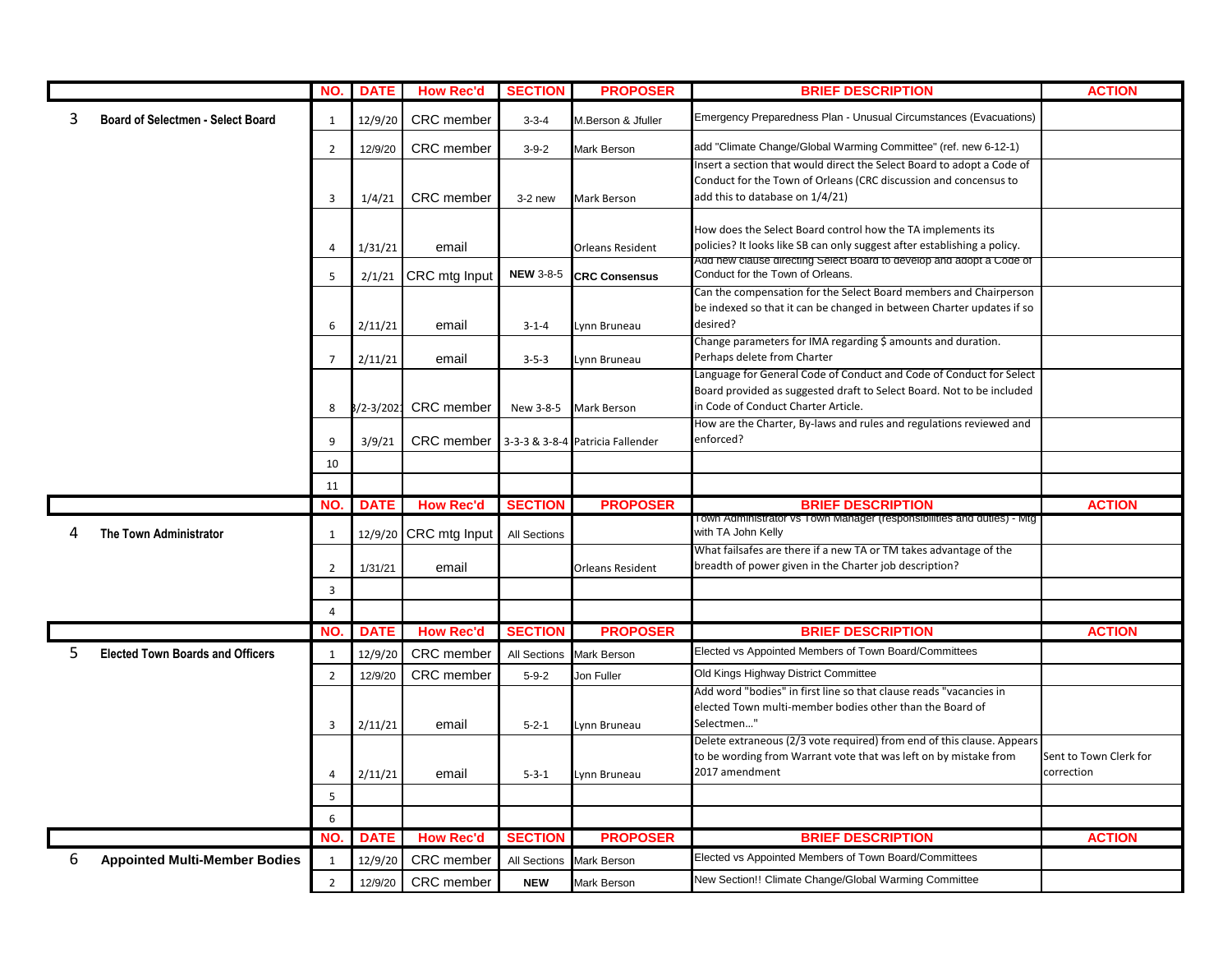|   |                                                   | 3              | 12/9/20     |                     | <b>NEW</b>               | Citizen?                              | New Section!! Police Department Oversight Committee                                                                                                                           |                                      |
|---|---------------------------------------------------|----------------|-------------|---------------------|--------------------------|---------------------------------------|-------------------------------------------------------------------------------------------------------------------------------------------------------------------------------|--------------------------------------|
|   |                                                   | 4              | 12/9/20     | CRC member          | <b>NEW</b>               | Jon Fuller                            | New Section!! Affordable Housing Committee and Trust                                                                                                                          |                                      |
|   |                                                   | 5              | 1/13/21     | email               | <b>NEW</b>               | Tracy Murphy, Chm RAC                 | New Section!! The Recreation Advisory Committee would like to expand<br>its scope and become a Recreation Commisssion                                                         |                                      |
|   |                                                   | 6              | 1/12/21     | email               |                          | Robert Cunningham                     | Select Board should be sure to appoint multi-member body members to<br>overlapping terms                                                                                      |                                      |
|   |                                                   | 7              | 1/12/21     | email               |                          | Robert Cunningham                     | There seem to be too many committees and not enough volunteers.<br>Having a few committees with important deliverables for the Town is a<br>much better option                |                                      |
|   |                                                   | 8              | 1/19/21     | email               | $6 - 8 - 2$              | Dick Hartmann ChBWSC Representatives. | Increase Board of Water and Sewer Commisssioners to 5 regular<br>Members, 2 Alternates and 1 each Planning Board and Board of Health                                          |                                      |
|   |                                                   | 9              | 1/4/21      | CRC member          | 6-4-1 & 6-4-2 Jon Fuller |                                       | Change "Conservation Commission" title to "Conservation Committee'<br>(check MGL statute)                                                                                     |                                      |
|   |                                                   | 10             | 1/4/21      | CRC member          | $6-8$                    | Jon Fuller                            | Change "Board of Water and Sewer Commissioners" title to "Water<br>and Sewer Board"                                                                                           |                                      |
|   |                                                   | 11             | 1/4/21      | CRC member          | $6 - 10 - 1$             | Jon Fuller                            | Change "Historical Commission" title to "Historical Committee"                                                                                                                |                                      |
|   |                                                   | 12             | 2/10/21     | email               | $6 - 4 - 1$              |                                       | Add the words "and vote" to clarify that associate members acting in<br>John Jannell Cons Comm <sup>the</sup> absence of regular Cons Comm members have that ability.         |                                      |
|   |                                                   | 13             | 2/14/21     | CRC member          | $6 - 4 - 1$              | Patricia Fallender                    | correct spelling in last sentence by changing "even" to "event"                                                                                                               |                                      |
|   |                                                   | 14             | 2/15/21     | CRC member          | <b>New 6-9-2</b>         | Mark Berson                           | Add here regarding amending Charter but already covered by clause 10-<br>$1 - 1$                                                                                              |                                      |
|   |                                                   | 15             | 2/11/21     | email               | $6 - 8 - 3$              | Lynn Bruneau                          | Should reference to "sewer rates" be clarified to reflect "taxes and<br>betterment fees" or just be more generic?                                                             |                                      |
|   |                                                   | 16             | 3/1/21      | CRC member          | $6 - 10 - 1$             | Patricia Fallender                    | delete line "{Amended 5-12-2014 ATM, Art.26} as not relevant to this<br>clause                                                                                                | Sent to Town Clerk for<br>correction |
|   |                                                   | 17             | 3/5/21      | email               | $6 - 11 - 1$             | Rick Francolini                       | Consider adding a Recreation representative to the Community<br>Preservation Committee since it is now an eligible funding category<br>under the Community Preservation Act.  |                                      |
|   |                                                   | 18             | 5/28/21     |                     | <b>NEW</b>               | Tracy Murphy ChmRAC for RAC           | The RAC recommends a "Community Coordinator" and reiterates need                                                                                                              |                                      |
|   |                                                   | 19             |             |                     |                          |                                       |                                                                                                                                                                               |                                      |
|   |                                                   | NO.            | <b>DATE</b> | <b>How Rec'd</b>    | <b>SECTION</b>           | <b>PROPOSER</b>                       | <b>BRIEF DESCRIPTION</b>                                                                                                                                                      | <b>ACTION</b>                        |
| 7 | <b>Citizen Participation, Elections and Recal</b> | 1              | 12/9/20     |                     | $7 - 1 - 2$              | Jon Fuller?                           | Use of Public Hearings                                                                                                                                                        |                                      |
|   |                                                   | 2              | 2/8/21      | email               | $7 - 1 - 1$              | Joan Francolini                       | Orleans needs to implement and sustain a Communications Strategy<br>by funding a user friendly website, better email and phone<br>communications, and social media platforms. |                                      |
|   |                                                   | 3              |             | $3/1/21$ CRC member | $7 - 1 - 1$              | Patricia Fallender                    | change first word of fourth line from "appropriated" to "appropriate"                                                                                                         | Sent to Town Clerk for<br>correction |
|   |                                                   | 4              |             |                     |                          |                                       |                                                                                                                                                                               |                                      |
|   |                                                   | 5              |             |                     |                          |                                       |                                                                                                                                                                               |                                      |
|   |                                                   | NO.            | <b>DATE</b> | <b>How Rec'd</b>    | <b>SECTION</b>           | <b>PROPOSER</b>                       | <b>BRIEF DESCRIPTION</b>                                                                                                                                                      | <b>ACTION</b>                        |
| 8 | <b>Financial Provisions and Procedures</b>        | $\mathbf{1}$   |             |                     |                          |                                       |                                                                                                                                                                               |                                      |
|   |                                                   | $\overline{2}$ |             |                     |                          |                                       |                                                                                                                                                                               |                                      |